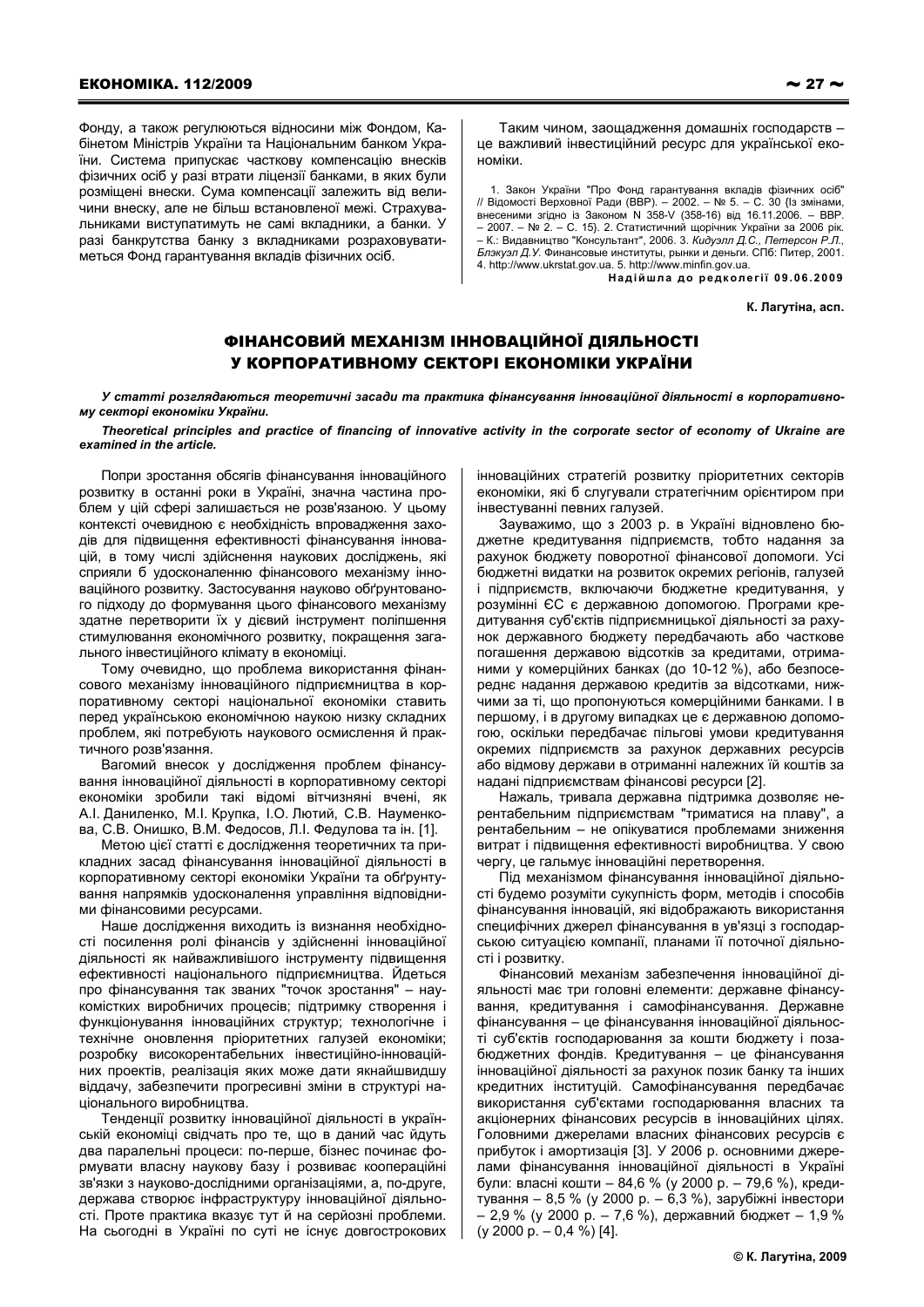Методи фінансування інновацій можна розділити на прямі та непрямі. Найбільш поширеними джерелами прямого фінансування інноваційної діяльності є: банківський кредит; кошти від емісії цінних паперів; сторонні інвестиції; інноваційний кредит; власні кошти компанії (прибуток, амортизаційний фонд) та ін. До непрямих методів належать: придбання у розстрочку чи отримання в лізинг (оренду) необхідного для виконання проекта обладнання; придбання (на технологію, що використовується в проекті) ліцензії з оплатою останньої у формі роялті (відсотка від продажу кінцевого продукта); розміщення цінних паперів з оплатою у формі поставок чи отримання в лізинг необхідних ресурсів та ін.

Основними чинниками, які обумовлюють недостатню ефективність наявного фінансового механізму інноваційної діяльності, є такі: відсутність дієвої інноваційної інфраструктури, яка б із залученням промислового, банківського та фінансового капіталу поєднувала ланки "наука" - "виробництво"; відсутність механізмів комерціалізації результатів завершених науково-технічних розробок та передачі їх до сфери виробництва; відсутність системи стимулювального інноваційного пільгового оподаткування: слабкий розвиток венчурного інноваційного підприємництва як провідника інноваційного продукту до масового виробництва.

Власні кошти та кредиторська заборгованість є сьогодні головними джерелами інноваційних витрат. Проте режим самофінансування підприємствами інноваційних проектів внаслідок обмеженості обсягів коштів гальмує перетік капіталів у високоефективні сфери виробництва, стримує реструктуризацію компаній на користь високотехнологічних виробництв.

Аналіз фінансування інновацій у корпоративному секторі в промисловості України доводить недостатність забезпечення інноваційної діяльності за рахунок самофінансування підприємств й підкреслює необхідність розширення джерел фінансування інновацій за рахунок залучення коштів вітчизняних та іноземних інвесторів, а також застосування ринкових механізмів мобілізації фінансових ресурсів (фондового ринку, венчурного інвестування, утворення холдингів та ін).

Недостатній розвиток українського фондового ринку погіршує фінансове становище, спричиняє недовіру потенційних інвесторів. Невеликий та фрагментований фондовий ринок не виконує притаманних йому функцій, зокрема мобілізації капіталу для розвитку реального сектора, ефективного розподілу ресурсів, диверсифікації інвестиційного портфелю, хеджування ризиків та ін.

Фактична відсутність організованого ринку деформує механізми ціноутворення на ринку акцій, породжує тіньові схеми їхньої реалізації, позбавляє, насамперед малих акціонерів, можливості продавати акції за ринковою ціною чи вигравати від підвищення ринкової ціни акцій.

Нині український фондовий ринок є непрозорим; рівень непрозорості характеризується двома явищами: використанням інсайдерської інформації та маніпулюванням цінами. Обидва явища успадковані разом з впровадженням правового механізму та технологій створення і функціонування ринку цінних паперів у нашій країні. Використання інсайдерської інформації спотворює ціни на фондовому ринку, знижує довіру до ринку цінних паперів та його учасників [5].

Особливостями ринкової капіталізації інноваційних компаній у розвинених країнах світу є зміни в структурі фондових ринків: поява цінних паперів, що являють капіталізацію нововведень, випуск акцій компаніями, пов'язаними з високими технологіями. Фінансова криза 2007-2008 рр. проявилася, зокрема, у падінні курсів акцій великої частини інноваційних фірм, що мало наслідком гостру нестабільність на світових фондових ринках, відсів спекулятивних його сегментів. Нинішня фінансова криза знизила зацікавленість спекулятивного капіталу акціями високотехнологічних корпорацій. Однак, хоча ринки акцій ризикованих активів в сучасних умовах й змінюють мотивацію інвесторів, але в перспективі це не може, на нашу думку, змінити інноваційної суті сучасної економіки. Фінансова архітектура західних корпорацій зорієнтована, насамперед, на ринкові джерела інвестування інноваційних проектів. Жорсткі бюджетні обмеження, притаманні умовам ринкових запозичень, стимулюють мобільність капіталу та динамічні інноваційні зміни.

За роки реформ в Україні не створено необхідних інституційних передумов, які б сприяли утвердженню ефективних механізмів корпоративного управління фінансуванням інноваційної діяльності, утвердження в цій сфері міжнародних стандартів. Низький рівень корпоративного управління кореспондується з непрозорістю фінансів акціонерних товариств.

Існує стала залежність ефективності інноваційної активності від характеристик фінансової архітектури корпоративних систем. Зокрема йдеться про структуру корпоративних прав власності і важелів впливу власників на діяльність корпорації. Менеджмент корпорацій задля максимізації ринкової вартості компанії активно дбає про прискорення інноваційної сприйнятливості компаній. демонструє належну гнучкість в утворенні інтеграційних альянсів для успішного впровадження інноваційних проектів.

Ринкова природа механізмів регулювання фінансової ефективності корпорацій спонукає до інноваційної активності як джерела підвищення економічної результативності. Цим стимулюється більша відповідальність вибору перспективних інноваційних проектів [6]. Компанії мають змогу припиняти в разі необхідності переважну більшість науково-дослідних проектів на самих ранніх стадіях розробки. Зважаючи на істотне збільшення вартості інноваційних проектів (середньої вартості науково-дослідних робіт із розробки нового продукту), така оперативність виявляється вагомою передумовою бізнесового успіху.

Важлива роль у фінансуванні інноваційного підприємництва належить холдинговим компаніям - відкритим акціонерним товариствам, які володіють, користуються та розпоряджаються холдинговими корпоративними пакетами акцій (часток, паїв) двох або більше корпоративним підприємств [7].

Головною метою створення холдингу є підвищення ефективності діяльності підприємства задля зростання його ринкової вартості та одержання максимального прибутку. На наш погляд, інноваційній діяльності сприяють такі особливості холдингової структури як: диверсифікація операцій компанії, контроль фінансових потоків, оптимізація структур управління, підвищення стійкості бізнесу й управління ризиками. Особливості формування фінансової структури холдингу, раціональна організація фінансових потоків, фінансове планування, створення єдиної системи менеджменту й контролю, забезпечення захисту активів, формалізація відносин володіння у холдинговій компанії мають дієву інноваційну спрямованість. Важливим є стратегічне управління всіма структурними підрозділами холдингу, формування єдиної фінансової інвестиційної, виробничо-господарської та науково-технічної політики щодо окремих корпоративних підприємств.

Для української економіки важливе значення має прискорене формування фінансових об'єднань, які орієнтують виробництво на вирішення стратегічних інно